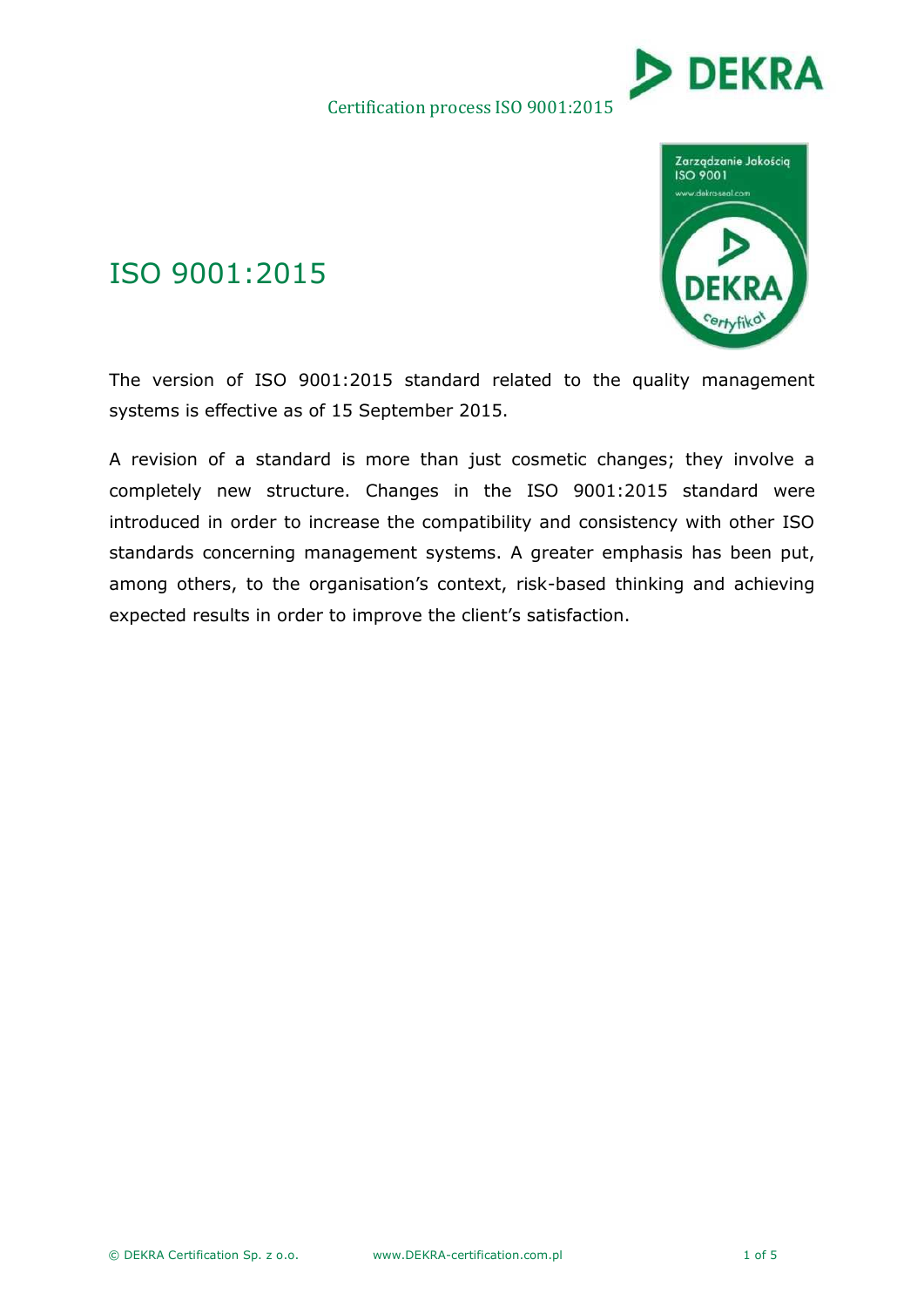Certification process ISO 9001:2015

# Processes instead of elements – process-based model

The expected results may be achieved in a more effective way if the operations and resources required are managed and supervised as processes. In order to achieve this, it is necessary to define the next actions in the processes, specified inputs and outputs as well as identified relations with other processes.

#### **Benefits of a process-based approach**

- $\checkmark$  clear presentation of the company processes;
- $\checkmark$  distinction of processes adding value;
- $\checkmark$  clear identification of relations and recognising process interactions;
- $\checkmark$  better understanding of processes, and thus, their increased acceptance by employees.



Fig. 1. Schematic representation of the elements of a single process. Source: ISO 9001:2015 standard.

**DEKRA**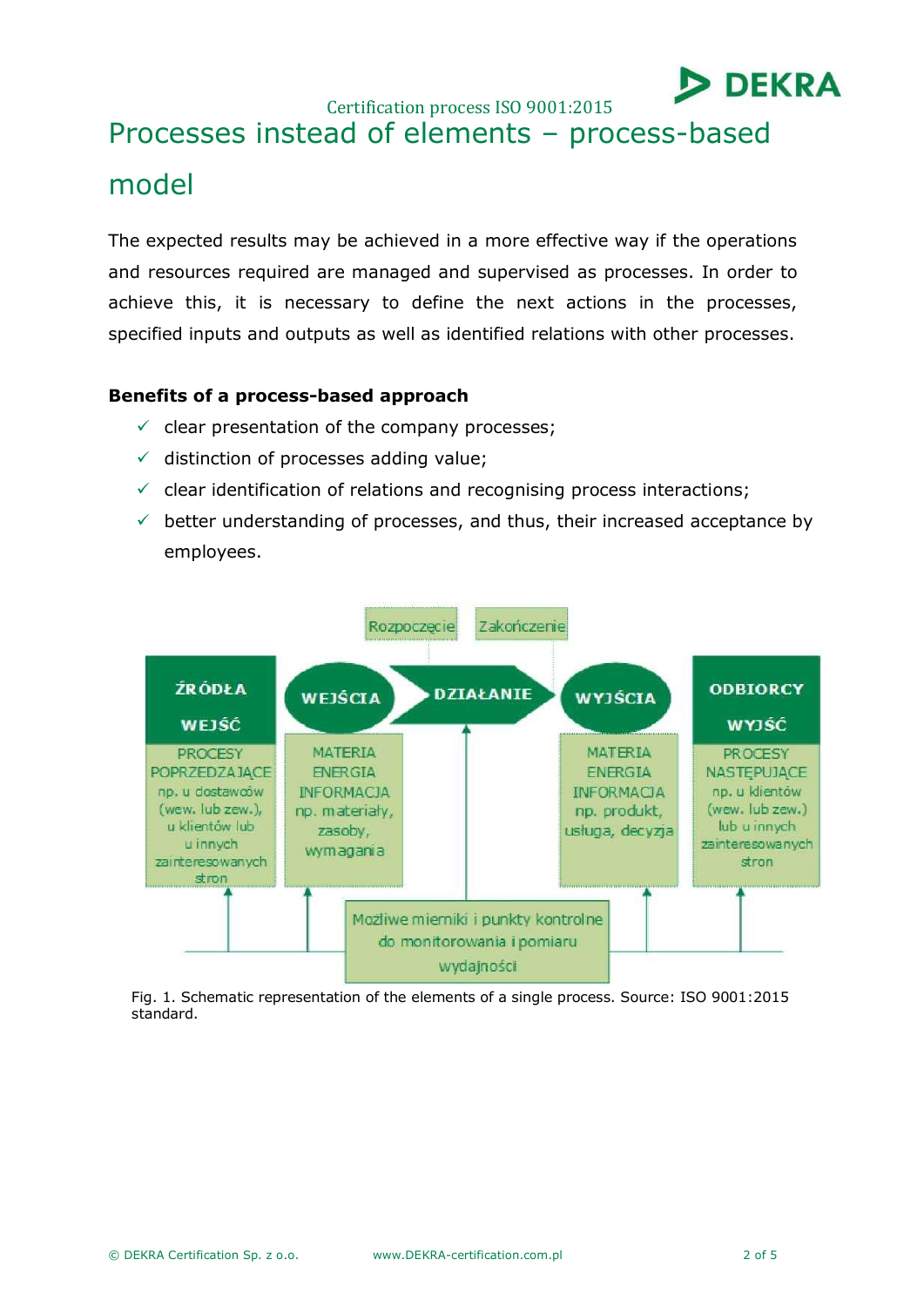

Certification process ISO 9001:2015

## Documentation of a management system

The requirements concerning the documentation (the size and scope) are dependent on the size and degree of complexity of the organisation and skills of employees. The scope of documentation for the QMS may vary between particular organisations depending on:

- $\checkmark$  the size of the organisation and type of activity,
- $\checkmark$  the complexity of the processes,
- $\checkmark$  the staff competencies.

### How to obtain the certificate?

After documenting and successful implementation of the quality management system, a company may be certified by an independent certification body such as DEKRA.

The certification agreement should be concluded 4 weeks before the planned date of the certification audit.

If a company selects DEKRA to conduct the certification audit, then it also undertakes to deliver the required system documentation.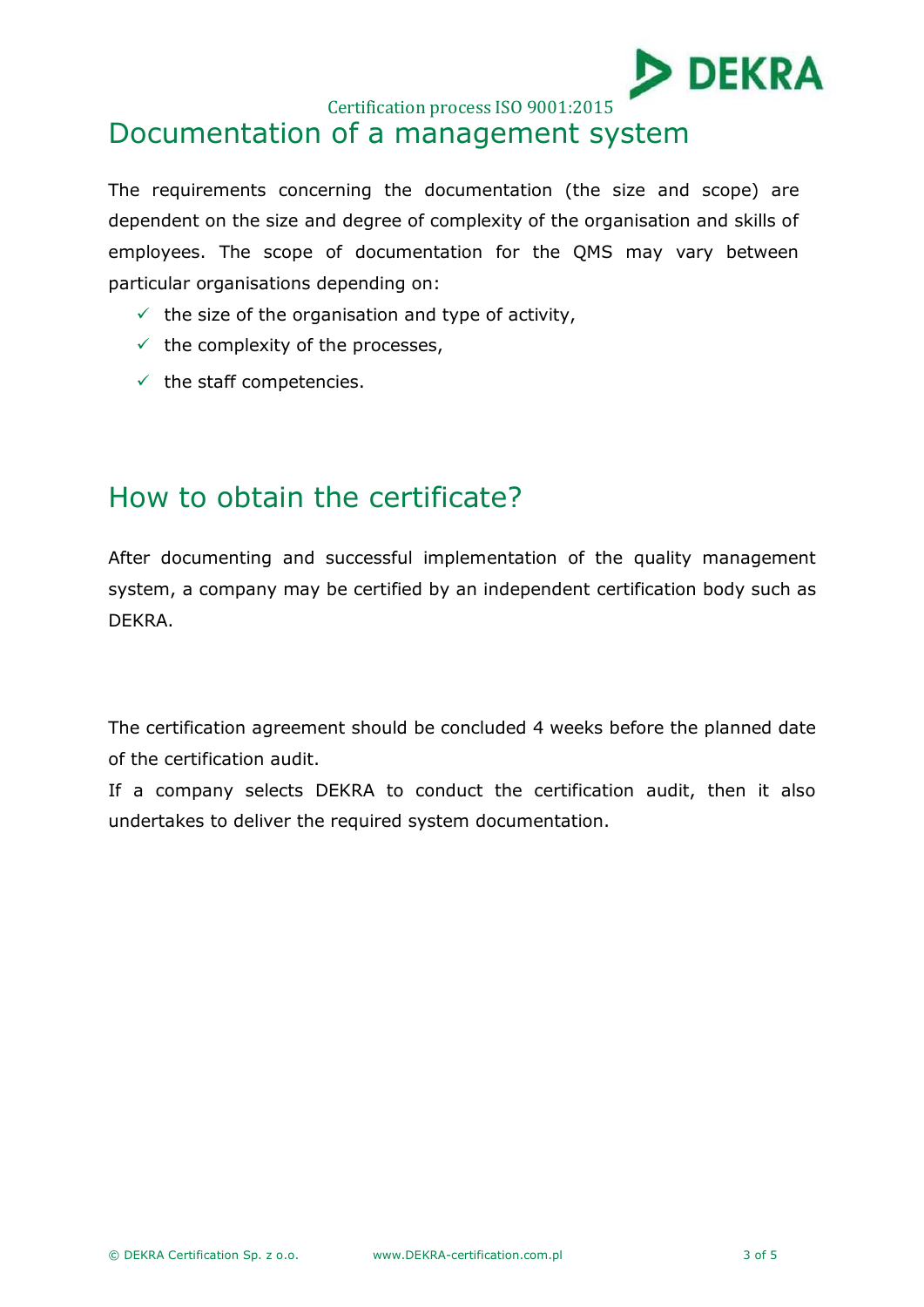

### Certification process

The certification audit consists of 2 stages. During a certification audit, an auditor checks whether the processes and procedures documented meet the requirements of the relevant standard and whether their implementation is in compliance with the system documentation.

#### **During the audit, an auditor evaluates:**

- $\checkmark$  the documentation of the QMS,
- $\checkmark$  the implementation of the processes documented and their interactions within an organisation.

If during a certification audit, any nonconformities are found, the certificate may be issued when all the nonconformities are removed. The audit result is documented in the audit report. The report is the basis for a DEKRA Certification Committee's decision on the issue of the certificate.



Fig. 2. Quality management system certification process in accordance with ISO 9001:2015 at DEKRA Certification.